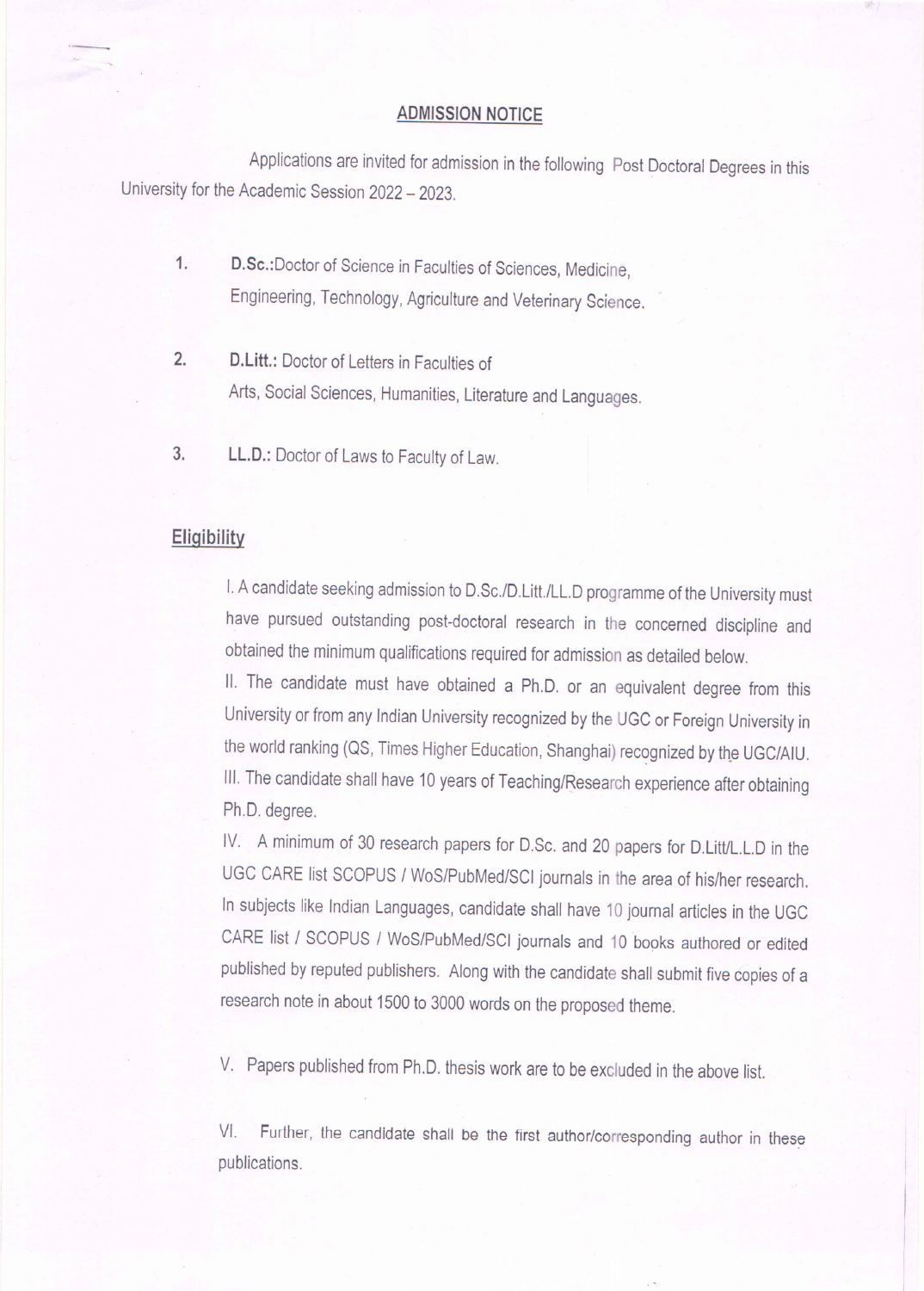The Degree of Doctor of Science / Letters / Law is awarded to a candidate, who had already obtained Ph.D. and as per these regulations, has submitted a thesis on the basis of original and independent research in any particular discipline or involving more than one discipline (inter-disciplinary) as that of his / her Ph.D. and that makes a contribution to the advancement of knowledge, which is approved by Board of Examiners as required. It should not be just a compendium of research works of the candidate in a subject or discipline. Rather it should be a narrative of all the research publications tied through a theme. The post-doctoral thesis is not a fresh research work, but a cumulative presentation of decade(s) of research work that is guided by a common theme or research orientation, with a vision to substantially contribute to the academic literature with fervor to advance the knowledge in the subject / research field.

How to apply: Applicants must download the application format along with enclosures for the above programmes by paying application fee of ₹5,000/-, which is payable through ONLINE PAYMENT mode under the category [Research Students Payments], through SBI COLLECT, which is available in the University Website portal "Research". a china a factores

Last date for submission of applications is 30.06.2022 at 5.00 p.m.

In complete applications will be rejected and fee paid for admission process is non refundable.

**REGISTRAR I/C** 

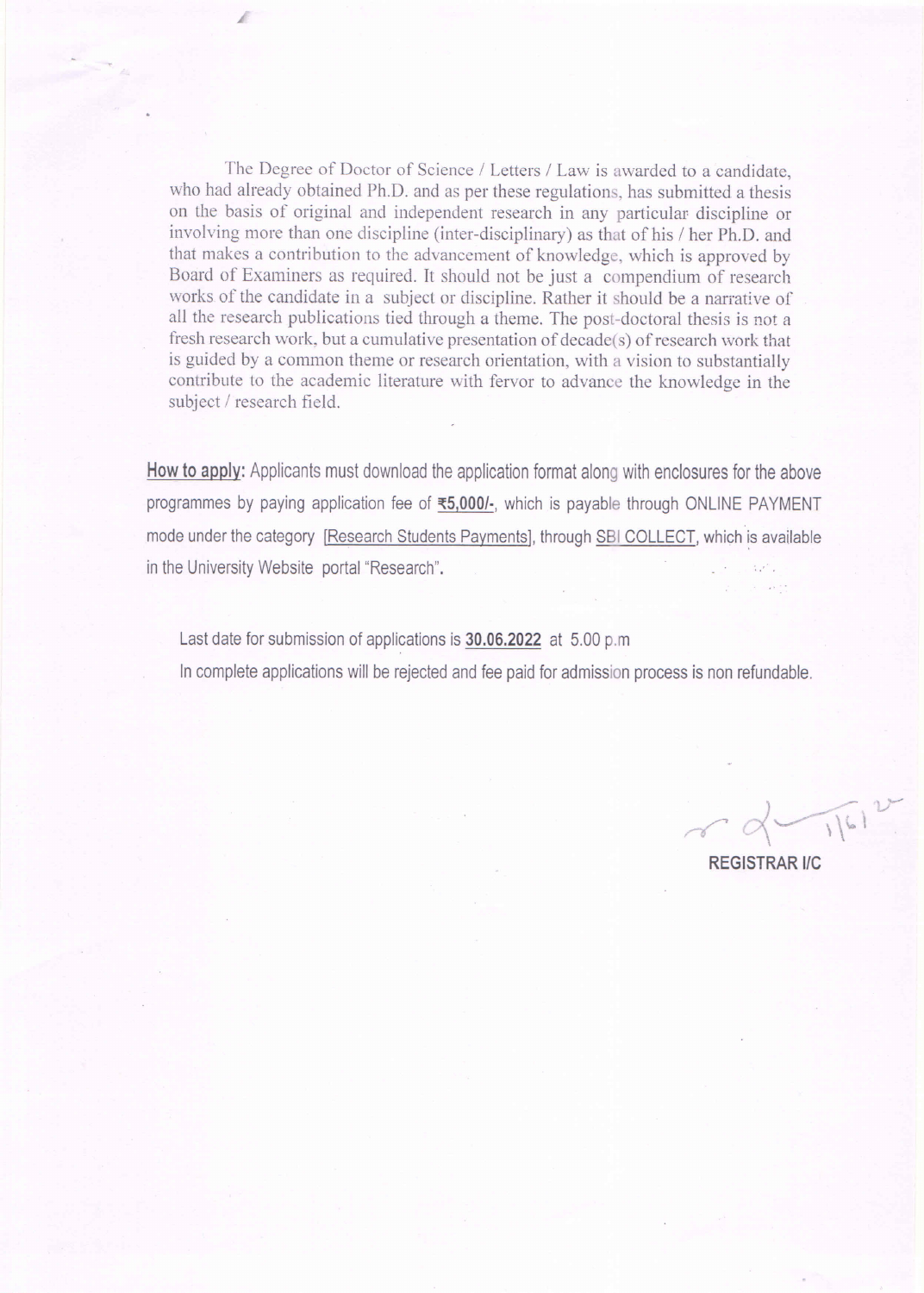

# சென்னைப் பல்கலைக்கழகம்

#### **UNIVERSITYOF**

**(EstablishedundertheActofIncorporationXXVIIof1857-Madras University Act) University] Centenary Buildings, Chepauk, Chennai 600**

| Name of the Bank |  |
|------------------|--|
| Amount Rs.       |  |
| Date of Payment  |  |
| e-receipt No     |  |

**To be filled by the Candidate**

PASTE PASSPORT SIZE **PHOTO** 

#### **Application Form for Admission of the Degree of D.Sc./D.Litt/LL.D**

| $\mathbf{1}$   | Name of the Degree for which the<br>Application is made                                              |                                               | D.Sc. /D.Litt. / LL.D  |              |
|----------------|------------------------------------------------------------------------------------------------------|-----------------------------------------------|------------------------|--------------|
| $\overline{2}$ | Name of the Candidate                                                                                |                                               |                        |              |
| 3              | Age, Place and Date of Birth<br>(Proof to be attached)                                               |                                               |                        |              |
| $\overline{4}$ | Nationality                                                                                          |                                               |                        |              |
| 5              | Present Occupation and Address with<br>Mobile Number & Email ID<br>(If working please provide proof) |                                               |                        |              |
|                |                                                                                                      |                                               | Email Id:<br>Mobile:   | Landline:    |
| 6              |                                                                                                      | Academic Qualifications :(with attested Copy) |                        |              |
|                |                                                                                                      | Name of the Board                             |                        | Percentage / |
|                | Qualification                                                                                        | & University                                  | <b>Year of Passing</b> | Grade        |
|                | S.S.L.C.                                                                                             |                                               |                        |              |
|                |                                                                                                      |                                               |                        |              |
|                |                                                                                                      |                                               |                        |              |
|                |                                                                                                      |                                               |                        |              |
|                |                                                                                                      |                                               |                        |              |
|                |                                                                                                      |                                               |                        |              |
|                |                                                                                                      |                                               |                        |              |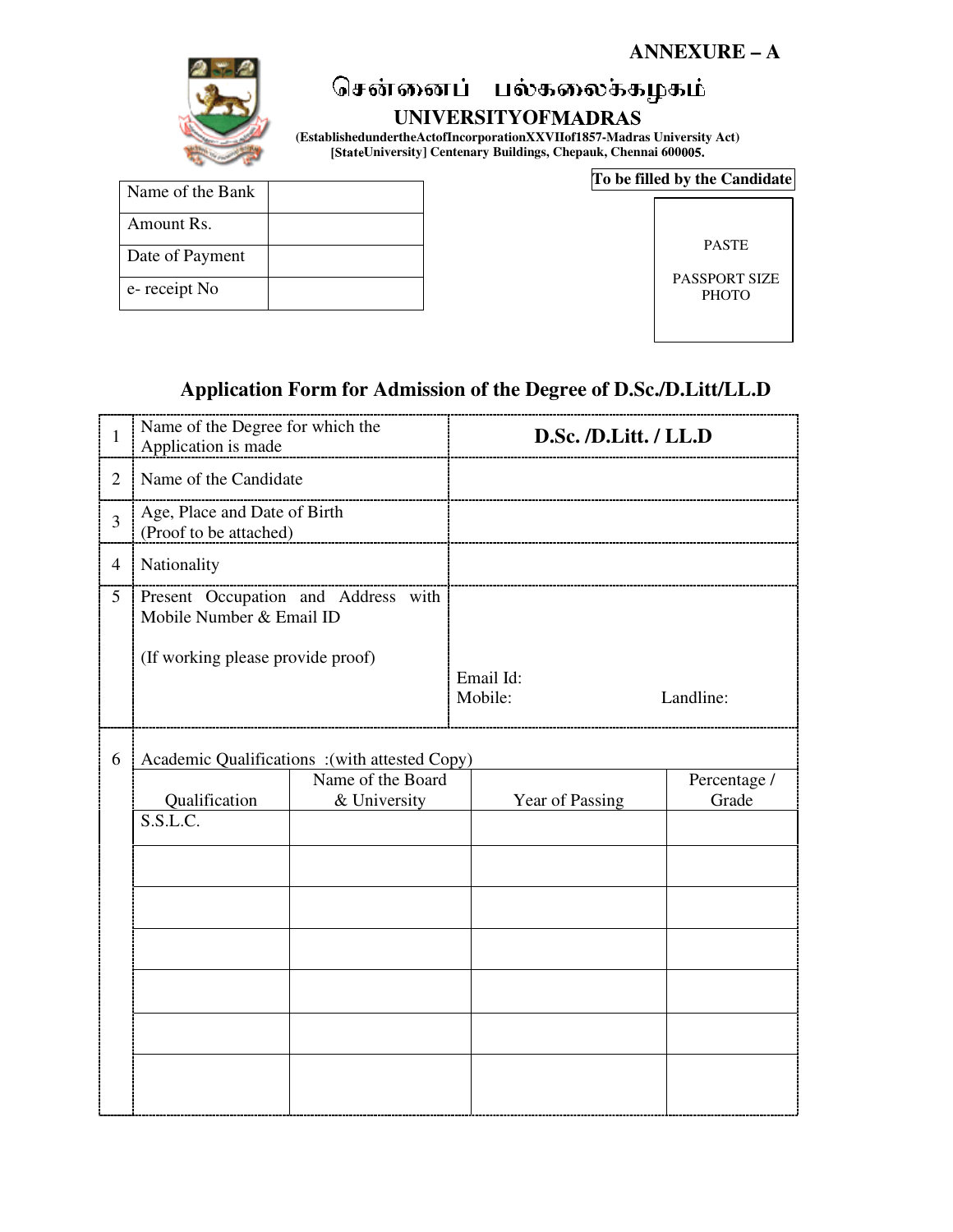|    | Year of Qualifying for the Ph.D. or other<br>equivalent Degree (Attested copy of the<br>Ph.D. Degree should be forwarded with the<br>application)        |          |
|----|----------------------------------------------------------------------------------------------------------------------------------------------------------|----------|
| 8  | Date and the year of the Convocation at<br>which the Ph.D. or Equivalent Degree was<br>taken                                                             |          |
| 9  | Area of contributions in the field of<br>Specification with proof<br>(like Publication etc.)                                                             |          |
| 10 | Title of the Thesis of Ph.D. or<br>Equivalent Degree                                                                                                     |          |
| 11 | Whether the Thesis has been published by<br>the candidate already<br>(If yes attach the list of publication as<br>Annexure $DSC - B$                     |          |
| 12 | Whether the candidate has published<br>papers other than the Ph.D. or Equivalent.<br>If yes, attach the list of publication as per<br>Annexure $DSC - C$ |          |
| 13 | Attached NOC from the Employer                                                                                                                           | Yes / No |

#### *Declaration:*

I \_\_\_\_\_\_\_\_\_\_\_\_\_\_\_\_\_\_\_\_\_\_ hereby declare that the information furnished above is true, complete and correct to the best of my knowledge and belief. I understand that in the event of my information being found false or in correct shall be liable to cancellation of admission from the University.

Date:

#### Place: SIGNATURE OF THE CANDIDATE

(To be submitted to The Registrar together with prescribed fee ₹.5,000/-(as Demand Draft) drawn in favour of Registrar, University of Madras./ Through Online Payment).

#### **Encl :**

Application form with Fee of ₹.5000/-

Copies of Education Qualification Certificates ( $10^{th}$ ,  $12^{th}$ , UG, PG & Ph.D)

Experience Certificate

Annexure B

Annexure B1

Annexure C

Annexure C1

Research Notes (5 Copies) & Research Publications (Both in Hard and Soft Copy in CD)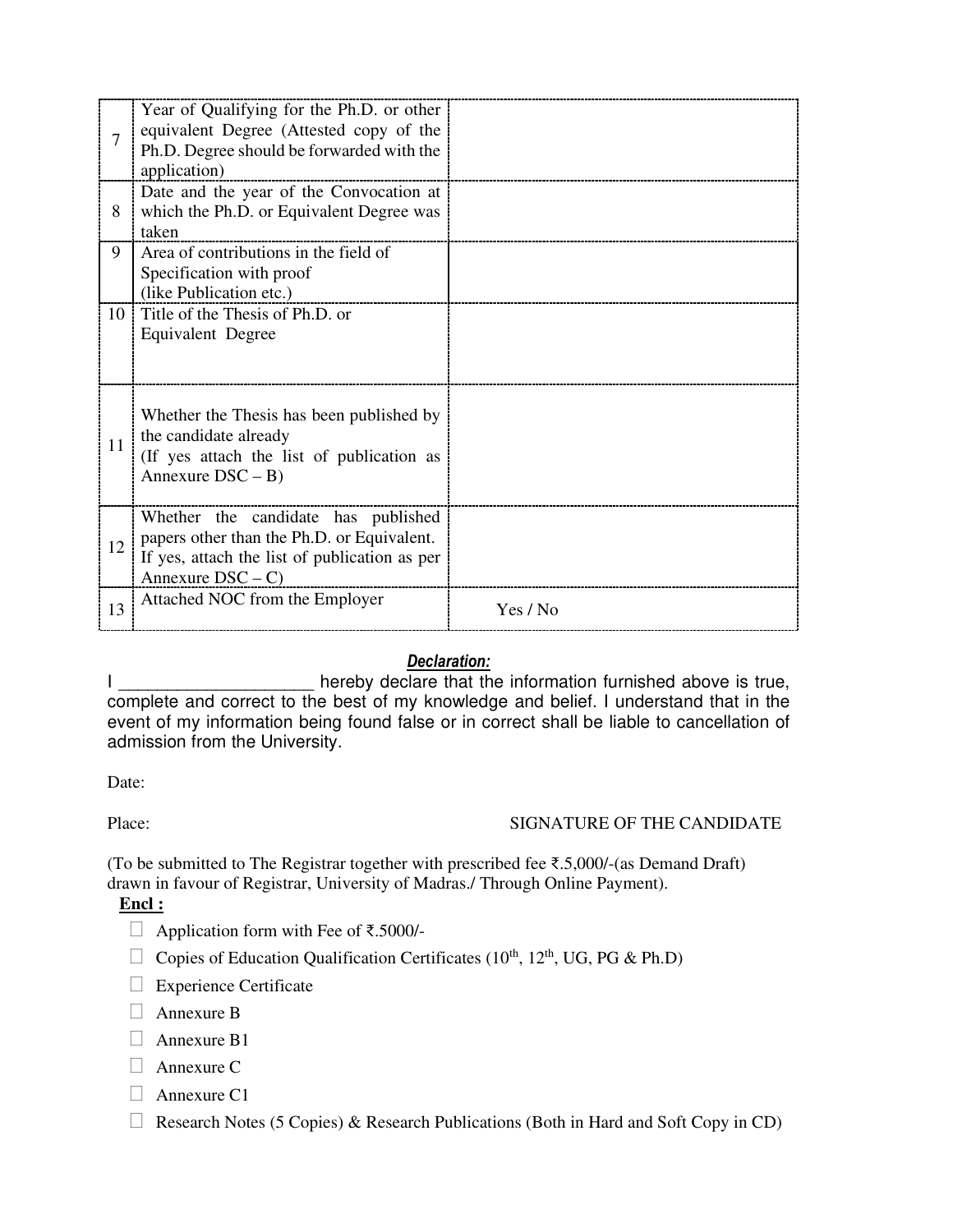## **UNIVERSITY OF MADRAS**

**Application for D.Sc./ D.Litt. / LLD** 

#### **List of Research Papers in Journals other than Ph.D. Work**

|      |                                                          |                            |                                |                                             |        |                            | <b>Journal Details</b> |                |                                                                                          |
|------|----------------------------------------------------------|----------------------------|--------------------------------|---------------------------------------------|--------|----------------------------|------------------------|----------------|------------------------------------------------------------------------------------------|
| S.No | Name of the<br>Author as per<br><b>Published Article</b> | <b>Year of Publication</b> | Title of the<br><b>Article</b> | Name of the<br><b>Journal and Publisher</b> | Volume | <b>ISSN/ISBN</b><br>Number | Pages                  | Factor<br>pact | <b>Whether listed</b><br>in UGC<br><b>CARELIST/</b><br><b>SCOPUS / WOS</b><br>[Yes/No]** |
|      |                                                          |                            |                                |                                             |        |                            |                        |                |                                                                                          |
|      |                                                          |                            |                                |                                             |        |                            |                        |                |                                                                                          |
|      |                                                          |                            |                                |                                             |        |                            |                        |                |                                                                                          |
|      |                                                          |                            |                                |                                             |        |                            |                        |                |                                                                                          |
|      |                                                          |                            |                                |                                             |        |                            |                        |                |                                                                                          |
|      |                                                          |                            |                                |                                             |        |                            |                        |                |                                                                                          |

\* Impact Factor to be determined as per Thomson Reuters, JCR, Elsevier Cite Score, SCImago Journal Ranking list.

\*\* If Yes provide proof

#### **Declaration**

Inereby declare that the information furnished above is true, complete and correct to the best of my knowledge and belief. I understand that in the event of my information being found false or in correct shall be liable to cancellation of registration.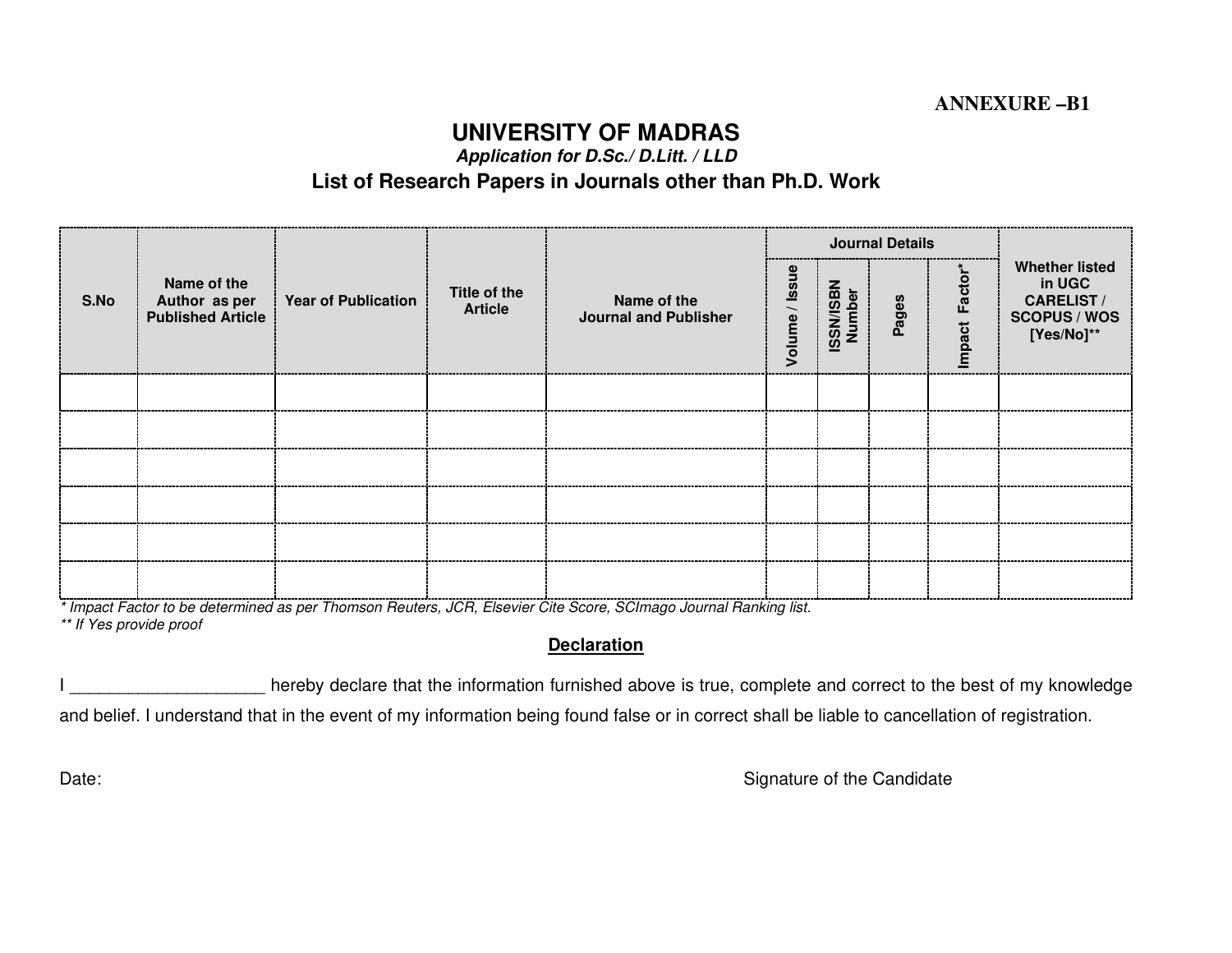#### **ANNEXURE –B**

#### **UNIVERSITY OF MADRAS**

**Application for D.Sc./ D.Litt. / LLD** 

#### **List of Research Papers in Journals**

|      |                                                          |                            |                                |                                             |                        |                            | Journal Details |                |                                                                                           |
|------|----------------------------------------------------------|----------------------------|--------------------------------|---------------------------------------------|------------------------|----------------------------|-----------------|----------------|-------------------------------------------------------------------------------------------|
| S.No | Name of the<br>Author as per<br><b>Published Article</b> | <b>Year of Publication</b> | Title of the<br><b>Article</b> | Name of the<br><b>Journal and Publisher</b> | <b>Issue</b><br>Volume | <b>ISSN/ISBN</b><br>Number | Pages           | Factor<br>pact | <b>Whether listed</b><br>in UGC<br><b>CARELIST /</b><br><b>SCOPUS / WOS</b><br>[Yes/No]** |
|      |                                                          |                            |                                |                                             |                        |                            |                 |                |                                                                                           |
|      |                                                          |                            |                                |                                             |                        |                            |                 |                |                                                                                           |
|      |                                                          |                            |                                |                                             |                        |                            |                 |                |                                                                                           |
|      |                                                          |                            |                                |                                             |                        |                            |                 |                |                                                                                           |
|      |                                                          |                            |                                |                                             |                        |                            |                 |                |                                                                                           |
|      |                                                          |                            |                                |                                             |                        |                            |                 |                |                                                                                           |

\* Impact Factor to be determined as per Thomson Reuters, JCR, Elsevier Cite Score, SCImago Journal Ranking list.

\*\* If Yes provide proof

#### **Declaration**

Inereby declare that the information furnished above is true, complete and correct to the best of my knowledge

and belief. I understand that in the event of my information being found false or in correct shall be liable to cancellation of registration.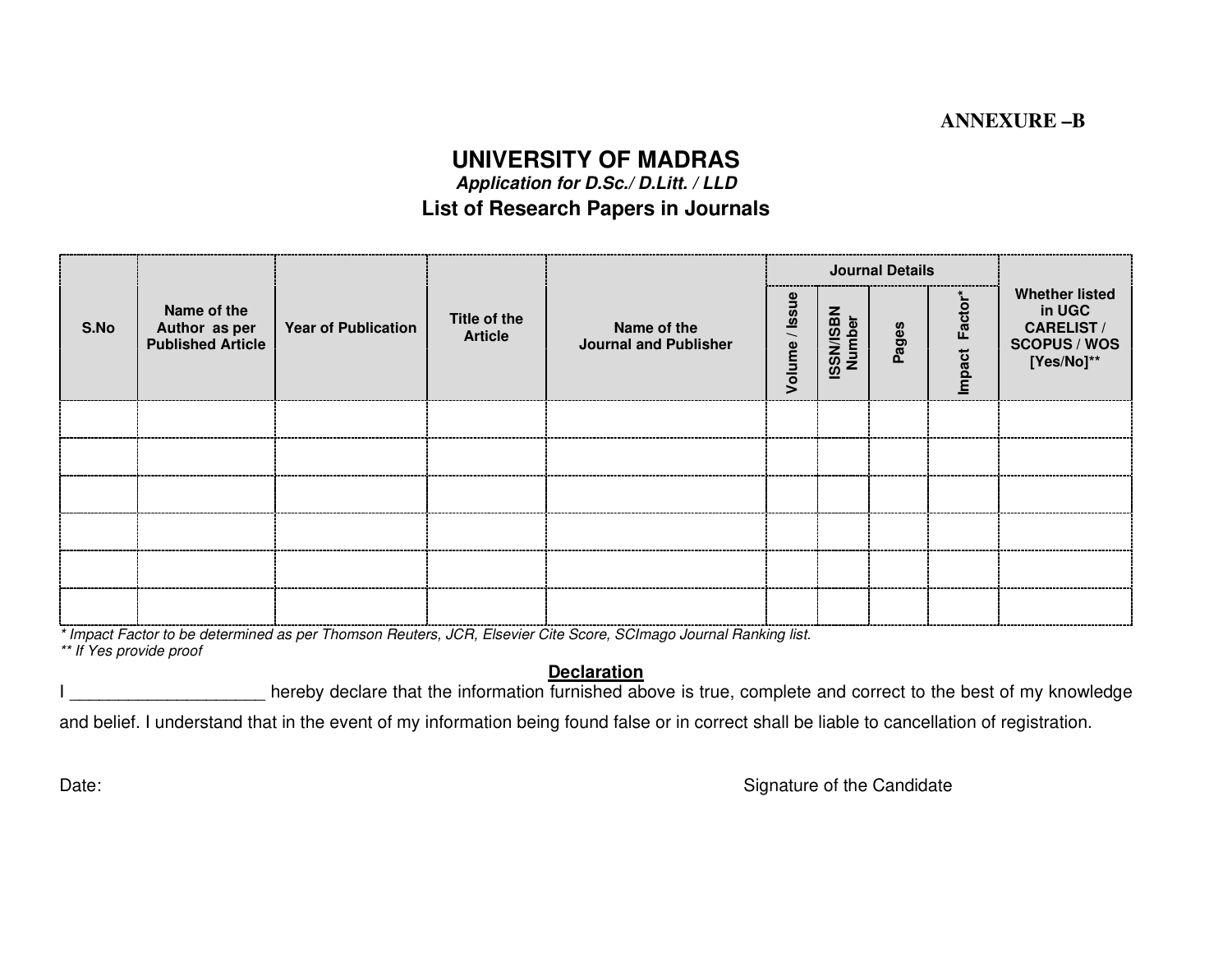#### **ANNEXURE – C1**

### **UNIVERSITY OF MADRAS**

**Application for D.Sc./ D.Litt. / LLD** 

#### **List of Publications (other than Research papers) in Books /other than Ph.D. Work**

| S.No | <b>Name of the Author</b> | Title of the Book with Pages | Name of the Publisher and<br><b>Place of Publication</b> | Year | <b>ISSN/ISBN Number</b> |
|------|---------------------------|------------------------------|----------------------------------------------------------|------|-------------------------|
|      |                           |                              |                                                          |      |                         |
|      |                           |                              |                                                          |      |                         |
|      |                           |                              |                                                          |      |                         |
|      |                           |                              |                                                          |      |                         |
|      |                           |                              |                                                          |      |                         |
|      |                           |                              |                                                          |      |                         |
|      |                           |                              |                                                          |      |                         |

#### **Declaration**.

hereby declare that the information furnished above is true, complete and correct to the best of my knowledge and belief. I understand that in the event of my information being found false or in correct shall be liable to cancellation of registration.